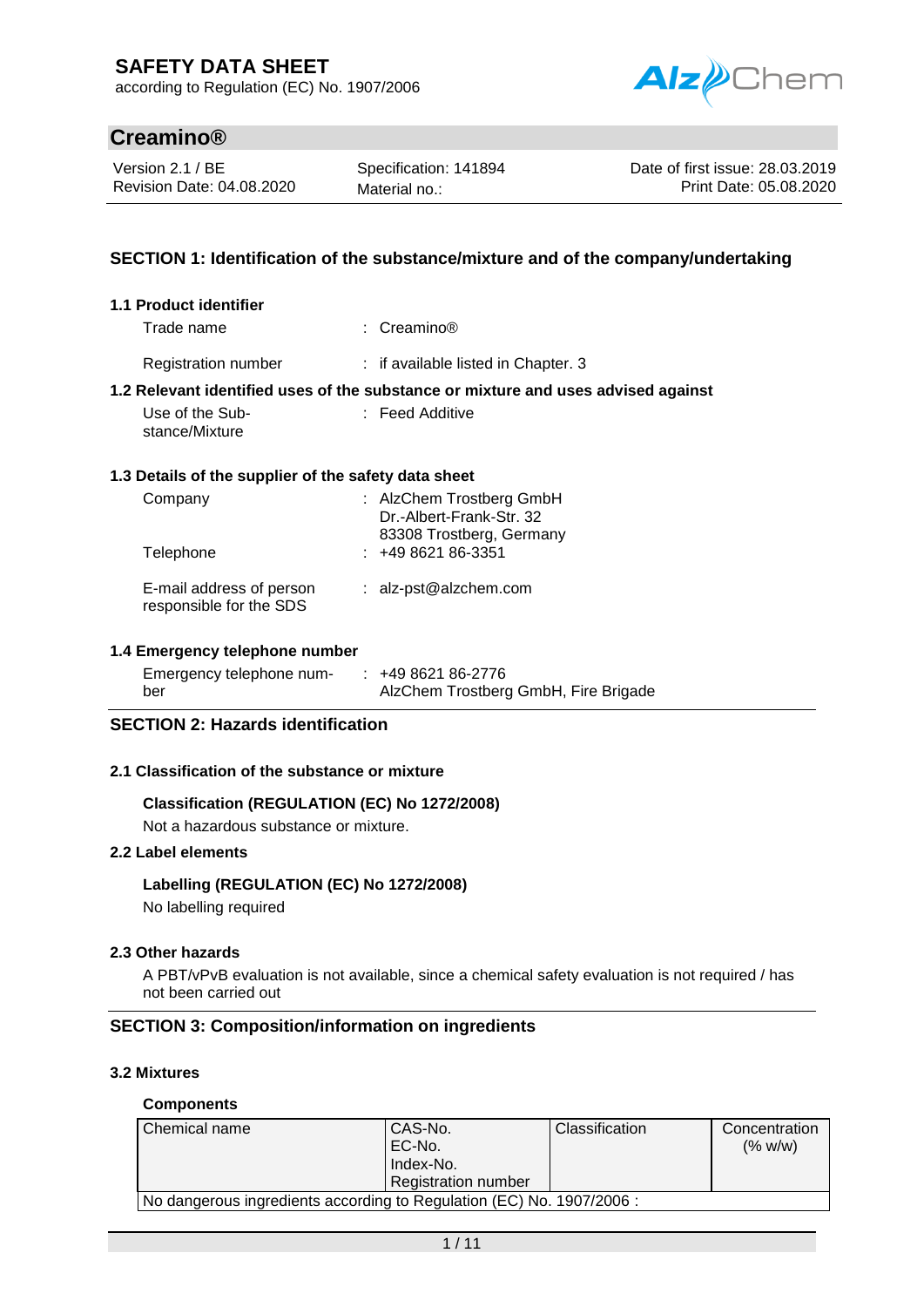according to Regulation (EC) No. 1907/2006



# **Creamino®**

| Version 2.1 / BE          | Specification: 141894 | Date of first issue: 28.03.2019 |
|---------------------------|-----------------------|---------------------------------|
| Revision Date: 04.08.2020 | Material no.:         | Print Date: 05.08.2020          |
|                           |                       |                                 |

| quanidinoacetic acid                            | 352-97-6<br>206-529-5  | not classified | $>= 96$  |
|-------------------------------------------------|------------------------|----------------|----------|
| Starch, unmodified                              | 9005-25-8<br>232-679-6 | not classified | $\leq$ 1 |
| Ear evalenction of abbreviations ago soction 16 |                        |                |          |

For explanation of abbreviations see section 16.

### **SECTION 4: First aid measures**

### **4.1 Description of first aid measures**

| General advice          | : Seek medical advice in case of symptoms caused by eye or<br>skin contact, inhalation or swallowing. |
|-------------------------|-------------------------------------------------------------------------------------------------------|
| If inhaled              | $\therefore$ See that there is fresh air.                                                             |
| In case of skin contact | : Wash off with plenty of water and soap.                                                             |
| In case of eye contact  | : Rinse thoroughly with plenty of water, also under the eyelids.                                      |
| If swallowed            | : Clean mouth with water and drink afterwards plenty of water.                                        |

### **4.2 Most important symptoms and effects, both acute and delayed**

| Symptoms | : After absorbing large amounts of substance:<br><b>Discomfort</b> |
|----------|--------------------------------------------------------------------|
|          | Nausea                                                             |

#### **4.3 Indication of any immediate medical attention and special treatment needed**

Treatment : Treat symptomatically.

# **SECTION 5: Firefighting measures**

### **5.1 Extinguishing media**

media

| Suitable extinguishing media | Water spray, foam, CO2, dry powder. |
|------------------------------|-------------------------------------|
| Unsuitable extinguishing     | : high volume water jet             |

# **5.2 Special hazards arising from the substance or mixture**

| Hazardous combustion prod- : Ammonia |                       |
|--------------------------------------|-----------------------|
| ucts                                 | Nitrogen oxides (NOx) |
|                                      | Carbon oxides         |

#### **5.3 Advice for firefighters**

| Special protective equipment | In the case of fire, wear respiratory protective equipment in- |
|------------------------------|----------------------------------------------------------------|
| for firefighters             | dependent of surrounding air and chemical protective suit.     |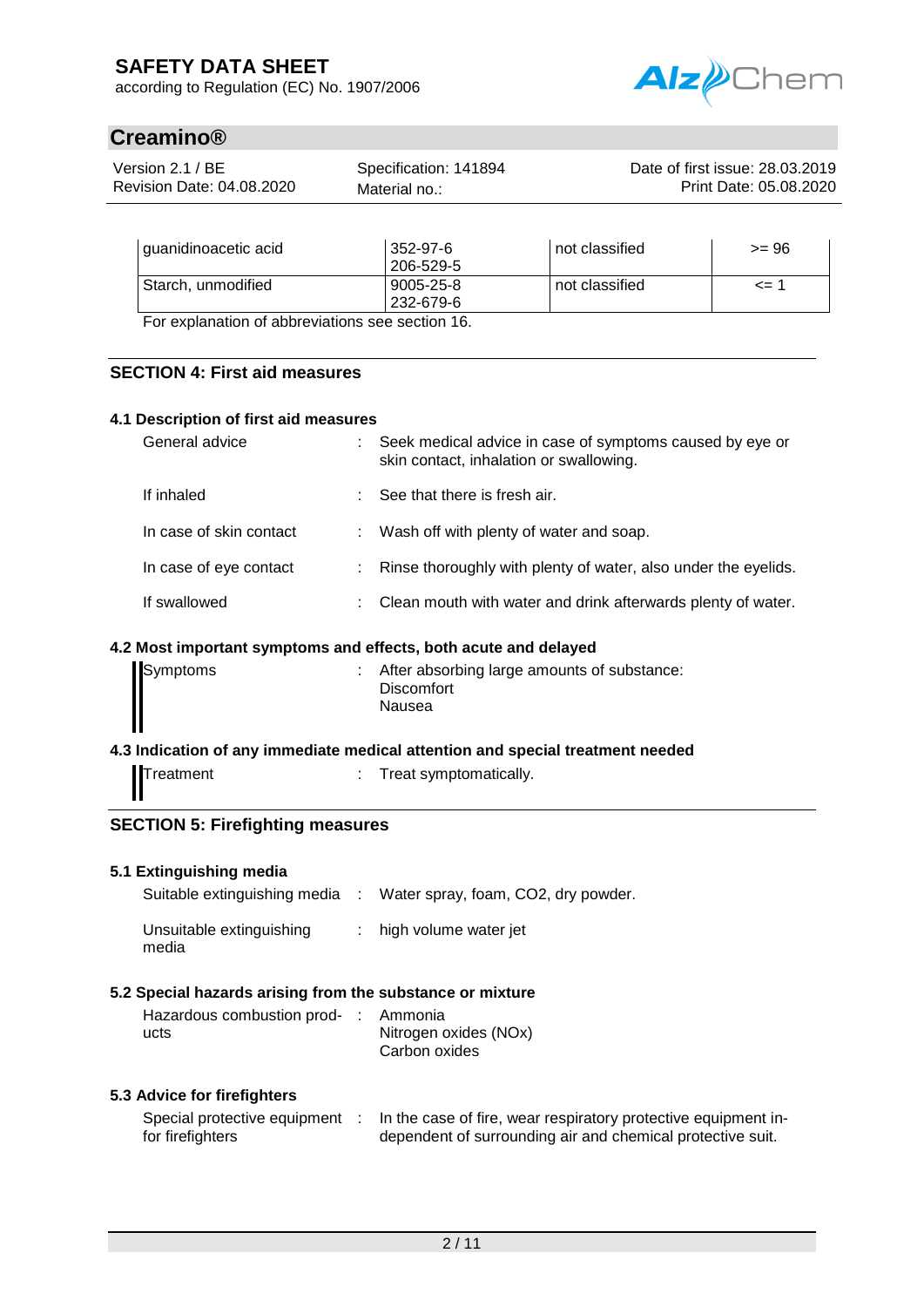according to Regulation (EC) No. 1907/2006



# **Creamino®**

Version 2.1 / BE Revision Date: 04.08.2020 Specification: 141894 Material no.:

Date of first issue: 28.03.2019 Print Date: 05.08.2020

# **SECTION 6: Accidental release measures**

|                               | 6.1 Personal precautions, protective equipment and emergency procedures                                                  |
|-------------------------------|--------------------------------------------------------------------------------------------------------------------------|
| Personal precautions          | Wear personal protective equipment; see section 8.<br>Ensure adequate ventilation.                                       |
| 6.2 Environmental precautions |                                                                                                                          |
| Environmental precautions     | : Product or extinguishing water with product must not be al-<br>lowed to enter soil, sewers or natural bodies of water. |

### **6.3 Methods and material for containment and cleaning up**

| Methods for cleaning up | : Sweep up and shovel.                            |
|-------------------------|---------------------------------------------------|
|                         | Avoid dust formation.                             |
|                         | Keep in suitable, closed containers for disposal. |

## **6.4 Reference to other sections**

For disposal considerations see section 13.

# **SECTION 7: Handling and storage**

# **7.1 Precautions for safe handling**

| Advice on safe handling                                          |    | : Provide appropriate exhaust ventilation at machinery.                                                                                                                                                                                                                   |
|------------------------------------------------------------------|----|---------------------------------------------------------------------------------------------------------------------------------------------------------------------------------------------------------------------------------------------------------------------------|
| Advice on protection against<br>fire and explosion               | ÷  | Avoid formation of air-dust mixtures and keep away from igni-<br>tion sources (sparks, flames, open flame) to prevent dust ex-<br>plosions.                                                                                                                               |
| Hygiene measures                                                 |    | : Do not breathe dust. Avoid contact with skin, eyes and cloth-<br>ing. Take off clothing and shoes contaminated with product.<br>Clean before reuse. Do not eat, drink or smoke while working.<br>Wash hands, and/or face before breaks and when workday is<br>finished. |
| Dust explosion class                                             |    | : St1 (slight dust explosion hazard)                                                                                                                                                                                                                                      |
| 7.2 Conditions for safe storage, including any incompatibilities |    |                                                                                                                                                                                                                                                                           |
| Requirements for storage<br>areas and containers                 |    | : Store in original container.                                                                                                                                                                                                                                            |
| Advice on common storage                                         | ÷. | Incompatible with strong oxidizing agents.                                                                                                                                                                                                                                |
| 7.3 Specific end use(s)                                          |    |                                                                                                                                                                                                                                                                           |
|                                                                  |    |                                                                                                                                                                                                                                                                           |

| Specific use(s) |  | <b>Feed Additive</b> |
|-----------------|--|----------------------|
|-----------------|--|----------------------|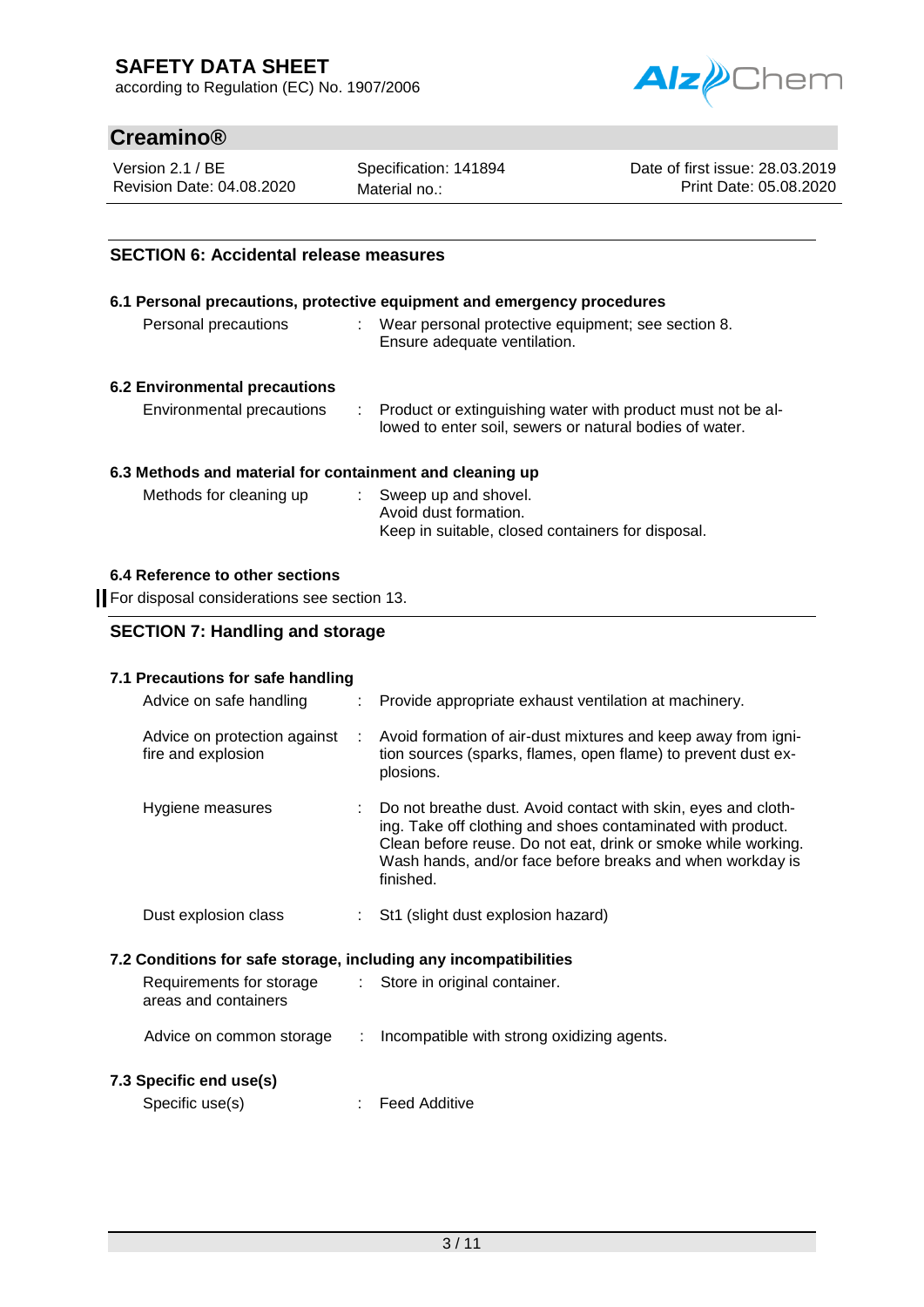according to Regulation (EC) No. 1907/2006



# **Creamino®**

Version 2.1 / BE Revision Date: 04.08.2020 Specification: 141894 Material no.:

Date of first issue: 28.03.2019 Print Date: 05.08.2020

# **SECTION 8: Exposure controls/personal protection**

# **8.1 Control parameters** None known

# **8.2 Exposure controls**

| Personal protective equipment                                                                            |                                                                                                                                           |
|----------------------------------------------------------------------------------------------------------|-------------------------------------------------------------------------------------------------------------------------------------------|
| Eye protection<br>÷                                                                                      | Goggles                                                                                                                                   |
| Hand protection<br>Material<br>Break through time<br>Glove thickness<br><b>Directive</b><br>Manufacturer | Nitrile rubber, Recommendation: Dermatril 740<br>$>480$ min<br>$: 0,11$ mm<br><b>DIN EN 374</b><br>Kächele-Cama Latex GmbH (KCL), Germany |
| Material<br>Break through time<br>Glove thickness<br><b>Directive</b><br>Manufacturer                    | Nitrile rubber, Recommendation: Camatril 730<br>$>480$ min<br>$: 0,4$ mm<br>: DIN EN 374<br>Kächele-Cama Latex GmbH (KCL), Germany        |
| Material<br>Break through time<br>Glove thickness<br><b>Directive</b><br>Manufacturer                    | Chloroprene, Recommendation: Camapren 722<br>$>480$ min<br>$: 0.6$ mm<br>: DIN EN 374<br>Kächele-Cama Latex GmbH (KCL), Germany           |
| Skin and body protection<br>t.                                                                           | Long sleeved clothing                                                                                                                     |
| Respiratory protection<br>÷.                                                                             | not required under normal use<br>At high dust exposure:<br>Dust protection mask in accordance with EN 149 FFP2                            |

# **SECTION 9: Physical and chemical properties**

### **9.1 Information on basic physical and chemical properties**

| Appearance          | granular<br>t.                             |
|---------------------|--------------------------------------------|
| Colour              | off-white                                  |
| Odour               | faintly distinct                           |
| рH                  | : $8 - 9(20 °C)$<br>Concentration: 100 g/l |
| Melting point/range | : Not applicable<br>decomposition          |
| Flash point         | Not applicable<br>t                        |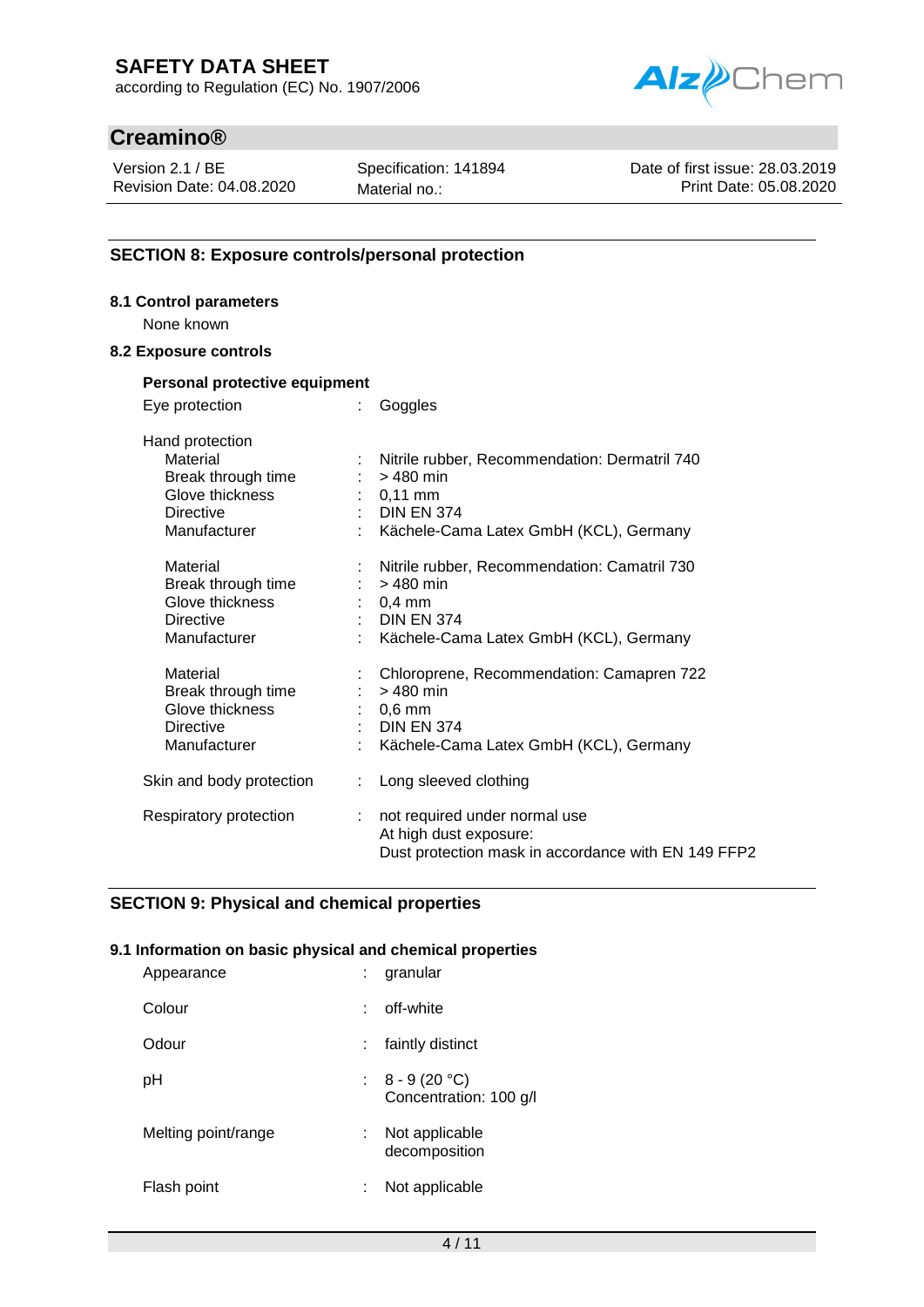according to Regulation (EC) No. 1907/2006



# **Creamino®**

| Version 2.1 / BE<br>Revision Date: 04.08.2020         | Specification: 141894<br>Material no.: |                                                                         | Date of first issue: 28.03.2019<br>Print Date: 05.08.2020 |
|-------------------------------------------------------|----------------------------------------|-------------------------------------------------------------------------|-----------------------------------------------------------|
| Burning number                                        | ÷                                      | BZ 2 - briefly ignites and rapidly extinguishes.                        |                                                           |
| Upper explosion limit / upper<br>flammability limit   | ÷                                      | no data available                                                       |                                                           |
| Lower explosion limit / Lower :<br>flammability limit |                                        | no data available                                                       |                                                           |
| Density                                               |                                        | $1,38 - 1,41$ g/cm3                                                     |                                                           |
| <b>Bulk density</b>                                   |                                        | 540 - 660 kg/m3                                                         |                                                           |
| Solubility(ies)<br>Water solubility                   |                                        | 5,53 g/l $(20 °C)$<br>pH: 8,4<br>Method: OECD Test Guideline 105        |                                                           |
| Partition coefficient: n-<br>octanol/water            |                                        | log Pow: -3,93<br>Method: (calculated)                                  |                                                           |
| Auto-ignition temperature                             | t                                      | >600 °C<br>Ignition temperature for swirling (airborne) dust            |                                                           |
|                                                       |                                        | $>$ 360 °C<br>Ignition temperature for deposited dust                   |                                                           |
| Decomposition temperature                             |                                        | 248 - 276 °C<br>Method: DSC analysis<br>Thermal disintegration of solid |                                                           |
| 9.2 Other information                                 |                                        |                                                                         |                                                           |
| Impact sensitivity                                    |                                        | not sensitive to impact                                                 |                                                           |
| Dust explosion class                                  |                                        | St1 (slight dust explosion hazard)                                      |                                                           |
| Minimum ignition energy                               |                                        | >10J<br>Method: VDI 2263                                                |                                                           |

# **SECTION 10: Stability and reactivity**

#### **10.1 Reactivity**

See section 10.3

### **10.2 Chemical stability**

No decomposition if stored and applied as directed.

### **10.3 Possibility of hazardous reactions**

| Hazardous reactions | : No hazardous reactions are known if properly handled and<br>stored. |
|---------------------|-----------------------------------------------------------------------|
|                     |                                                                       |

# **10.4 Conditions to avoid**

Conditions to avoid : No specific hazards are known.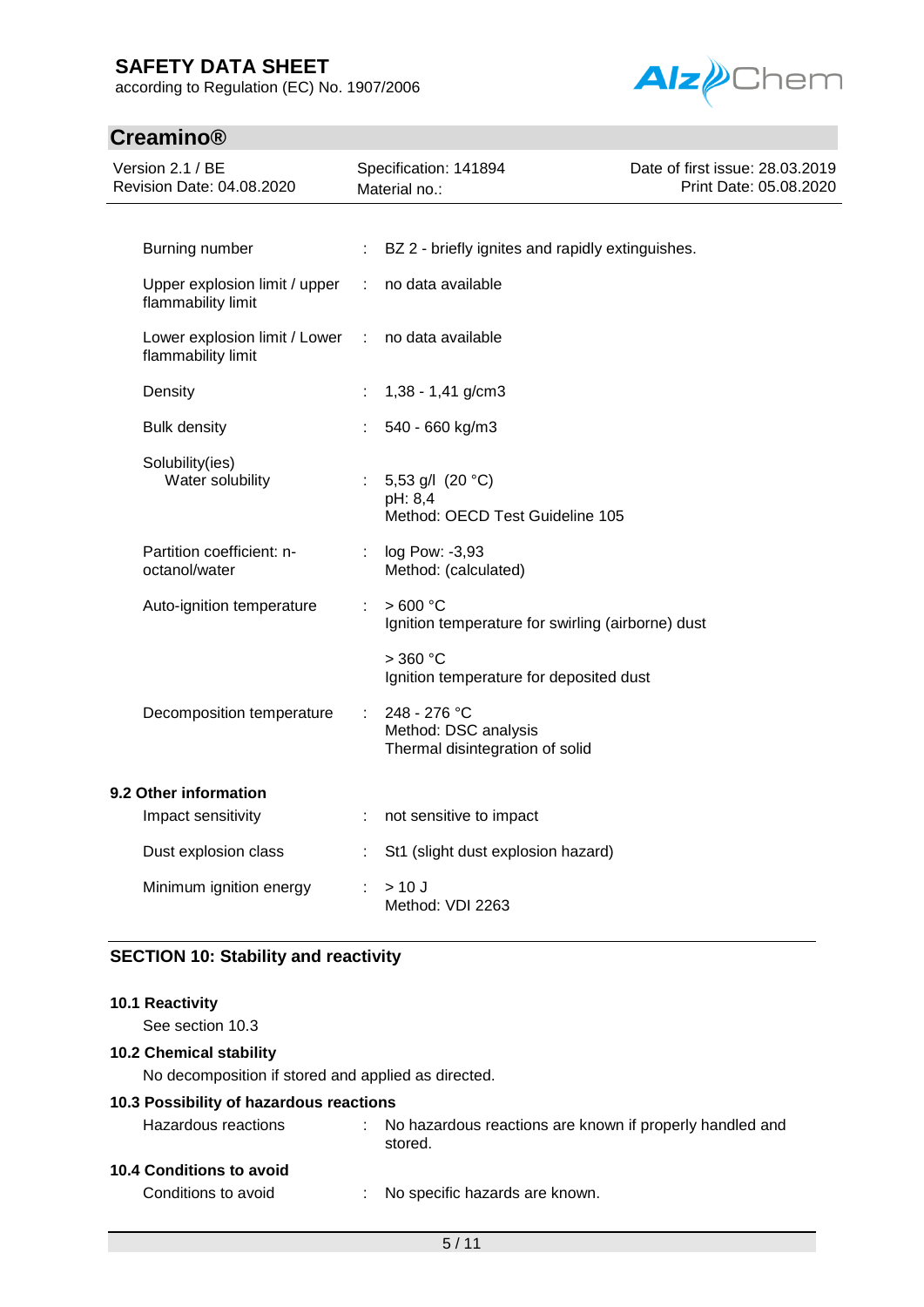according to Regulation (EC) No. 1907/2006



# **Creamino®**

Version 2.1 / BE Revision Date: 04.08.2020 Specification: 141894 Material no.:

Date of first issue: 28.03.2019 Print Date: 05.08.2020

### **10.5 Incompatible materials**

Materials to avoid : oxidising agent

### **10.6 Hazardous decomposition products**

Hazardous decomposition products formed under fire conditions. see section 5

# **SECTION 11: Toxicological information**

#### **11.1 Information on toxicological effects**

| <b>Acute toxicity</b>                                       |                                                                                                                                                     |  |  |  |
|-------------------------------------------------------------|-----------------------------------------------------------------------------------------------------------------------------------------------------|--|--|--|
| <b>Product:</b>                                             |                                                                                                                                                     |  |  |  |
| Acute oral toxicity                                         | : Assessment: Based on available data, the classification crite-<br>ria are not met.                                                                |  |  |  |
| Components:                                                 |                                                                                                                                                     |  |  |  |
| guanidinoacetic acid:                                       |                                                                                                                                                     |  |  |  |
| Acute oral toxicity                                         | : LD50 (Rat, female): $>$ 2000 mg/kg<br>Method: OECD 423<br>Assessment: Based on available data, the classification crite-<br>ria are not met.      |  |  |  |
| Acute inhalation toxicity                                   | : LC0 (Rat): $> 5,13$ mg/l<br>Method: OECD Test Guideline 403<br>Assessment: Based on available data, the classification crite-<br>ria are not met. |  |  |  |
| <b>Skin corrosion/irritation</b>                            |                                                                                                                                                     |  |  |  |
| Components:                                                 |                                                                                                                                                     |  |  |  |
| guanidinoacetic acid:                                       |                                                                                                                                                     |  |  |  |
| <b>Species</b><br>Method                                    | : Rabbit<br>: OECD Guide-line 404                                                                                                                   |  |  |  |
| Result                                                      | : No skin irritation                                                                                                                                |  |  |  |
| Serious eye damage/eye irritation                           |                                                                                                                                                     |  |  |  |
| Components:                                                 |                                                                                                                                                     |  |  |  |
| guanidinoacetic acid:<br><b>Species</b><br>Method<br>Result | Rabbit<br>OECD Guide-line 405<br>No eye irritation                                                                                                  |  |  |  |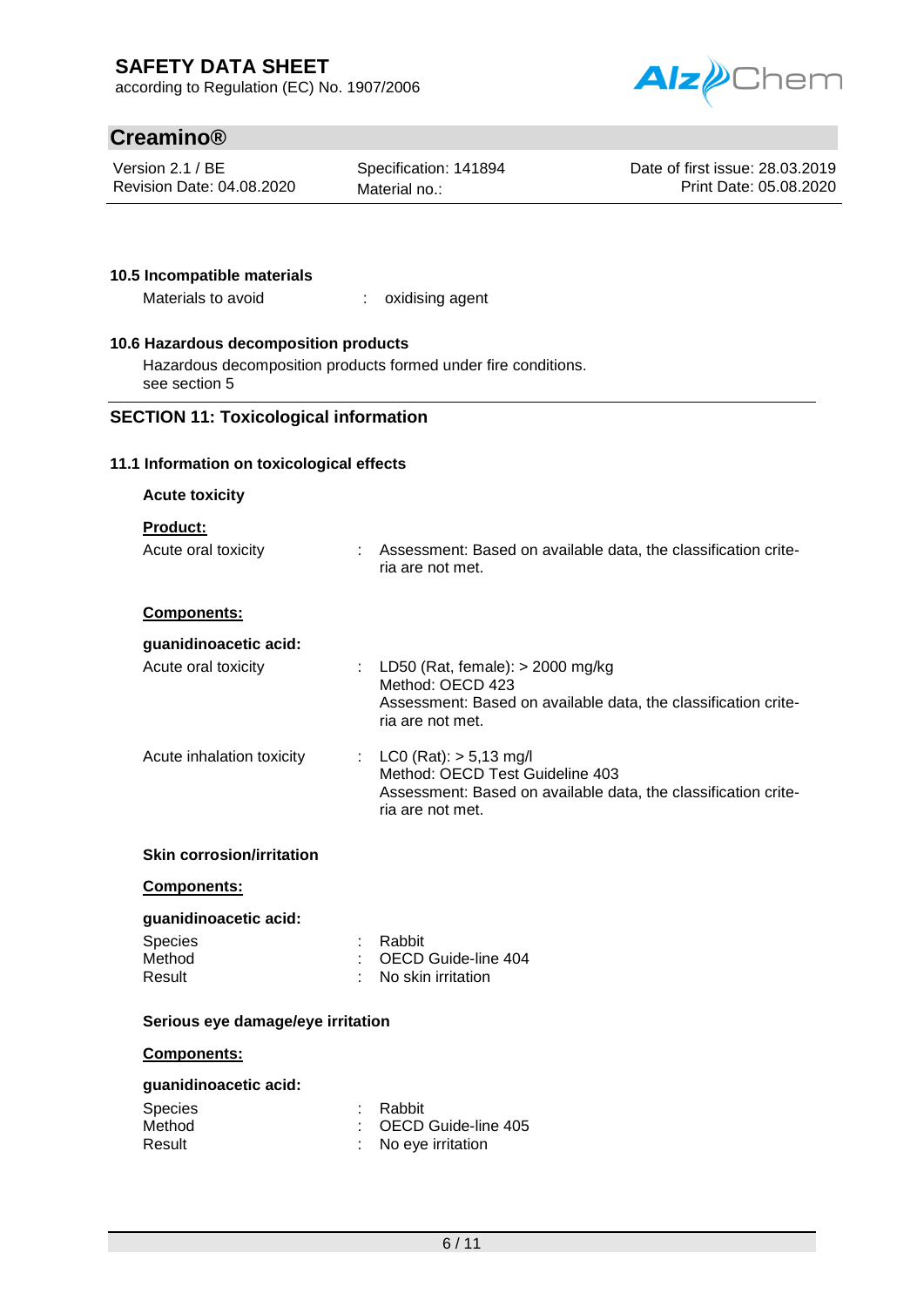according to Regulation (EC) No. 1907/2006



# **Creamino®**

Version 2.1 / BE Revision Date: 04.08.2020 Specification: 141894 Material no.:

Date of first issue: 28.03.2019 Print Date: 05.08.2020

# **Respiratory or skin sensitisation**

### **Components:**

| guanidinoacetic acid:                                            |                                                                                                                                                                                                                      |
|------------------------------------------------------------------|----------------------------------------------------------------------------------------------------------------------------------------------------------------------------------------------------------------------|
| <b>Test Type</b><br>Species<br>Assessment<br>Method<br>Result    | <b>Maximisation Test</b><br>Guinea pig<br><b>OECD Test Guideline 406</b><br>(Magnusson-Kligman test)<br>not sensitizing                                                                                              |
| <b>Germ cell mutagenicity</b>                                    |                                                                                                                                                                                                                      |
| Components:                                                      |                                                                                                                                                                                                                      |
| guanidinoacetic acid:<br>Genotoxicity in vitro                   | Test Type: Cytogenetic test V79<br>Test system: Chinese hamster (V 79 -cells)<br>Result: no evidence of mutagenic effects                                                                                            |
| Germ cell mutagenicity-As-<br>sessment                           | Not mutagenic in Ames Test, negative in the in vitro chromo-<br>some aberration test                                                                                                                                 |
| Carcinogenicity                                                  |                                                                                                                                                                                                                      |
| Components:                                                      |                                                                                                                                                                                                                      |
| guanidinoacetic acid:<br>Carcinogenicity - Assess-<br>ment       | no data available, According to the results of tests for muta-<br>genicity and toxicity of repeated administration, cancerogenic<br>effects are not to be expected according to the present state<br>of information. |
| <b>Reproductive toxicity</b>                                     |                                                                                                                                                                                                                      |
| Components:                                                      |                                                                                                                                                                                                                      |
| guanidinoacetic acid:<br>Reproductive toxicity - As-<br>sessment | no data available, According to current knowledge, reprotoxic<br>effects are not to be expected from repeated administration in<br>the toxicity tests.                                                               |
| <b>STOT - single exposure</b>                                    |                                                                                                                                                                                                                      |
| Components:                                                      |                                                                                                                                                                                                                      |
| guanidinoacetic acid:<br>Remarks                                 | no data available                                                                                                                                                                                                    |
| <b>Repeated dose toxicity</b>                                    |                                                                                                                                                                                                                      |
| Product:<br>Assessment                                           | Based on available data, the classification criteria are not met.                                                                                                                                                    |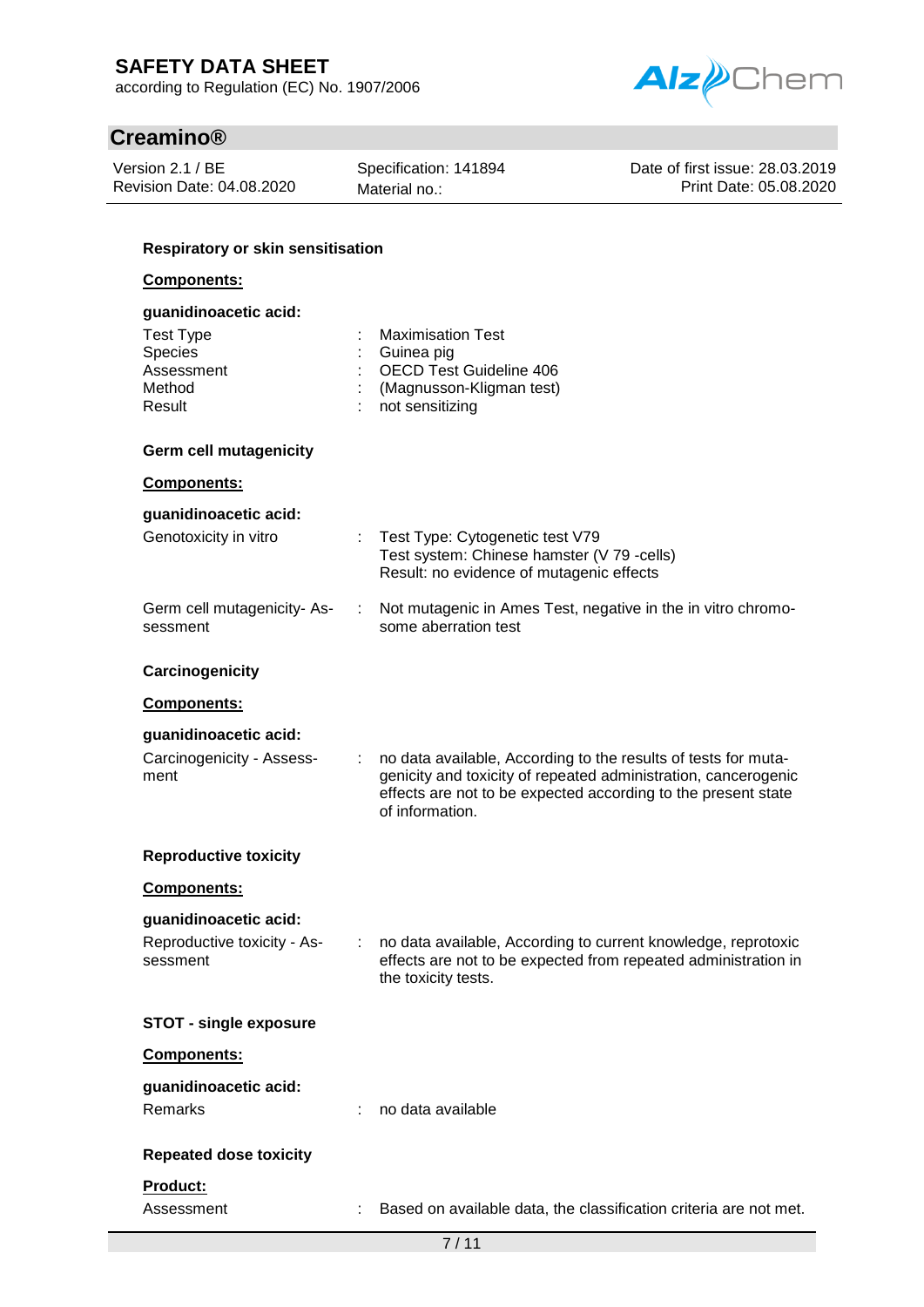according to Regulation (EC) No. 1907/2006

# **Creamino®**

Version 2.1 / BE Revision Date: 04.08.2020 Specification: 141894 Material no.:



Date of first issue: 28.03.2019 Print Date: 05.08.2020

### **Components:**

| guanidinoacetic acid:    |   |                     |
|--------------------------|---|---------------------|
| <b>Species</b>           |   | Rat                 |
| <b>NOAEL</b>             |   | 1250 mg/kg          |
| <b>Application Route</b> |   | Oral                |
| Exposure time            |   | 28-day              |
| Method                   |   | <b>OECD 407</b>     |
| <b>Species</b>           | ÷ | Rat, female         |
| <b>NOAEL</b>             |   | 750 mg/kg           |
| <b>Application Route</b> |   | Oral                |
| Exposure time            |   | 90-day              |
| Method                   |   | OECD <sub>408</sub> |
| <b>Species</b>           | ÷ | Rat, male           |
| <b>NOAEL</b>             |   | 690 mg/kg           |
| <b>Application Route</b> |   | Oral                |
| Exposure time            | t | 90-day              |
| Method                   |   | OECD 408            |

#### **Aspiration toxicity**

#### **Components:**

### **guanidinoacetic acid:** No data available

### **Further information**

### **Product:**

Remarks : No additional toxicological data are available.

# **SECTION 12: Ecological information**

#### **12.1 Toxicity**

| <b>Components:</b> |  |
|--------------------|--|
|                    |  |

| guanidinoacetic acid: |                                                                                                                                                                           |
|-----------------------|---------------------------------------------------------------------------------------------------------------------------------------------------------------------------|
| Toxicity to fish      | : LC50 (Brachydanio rerio): $> 100$ mg/l<br>Exposure time: 96 h<br>Method: Directive 92/69/EEC C.1<br>Remarks: Own test result.                                           |
| aquatic invertebrates | Toxicity to daphnia and other : EC50 (Daphnia magna): > 100 mg/l<br>Exposure time: 48 h<br>Analytical monitoring: yes<br>Method: OECD TG 202<br>Remarks: Own test result. |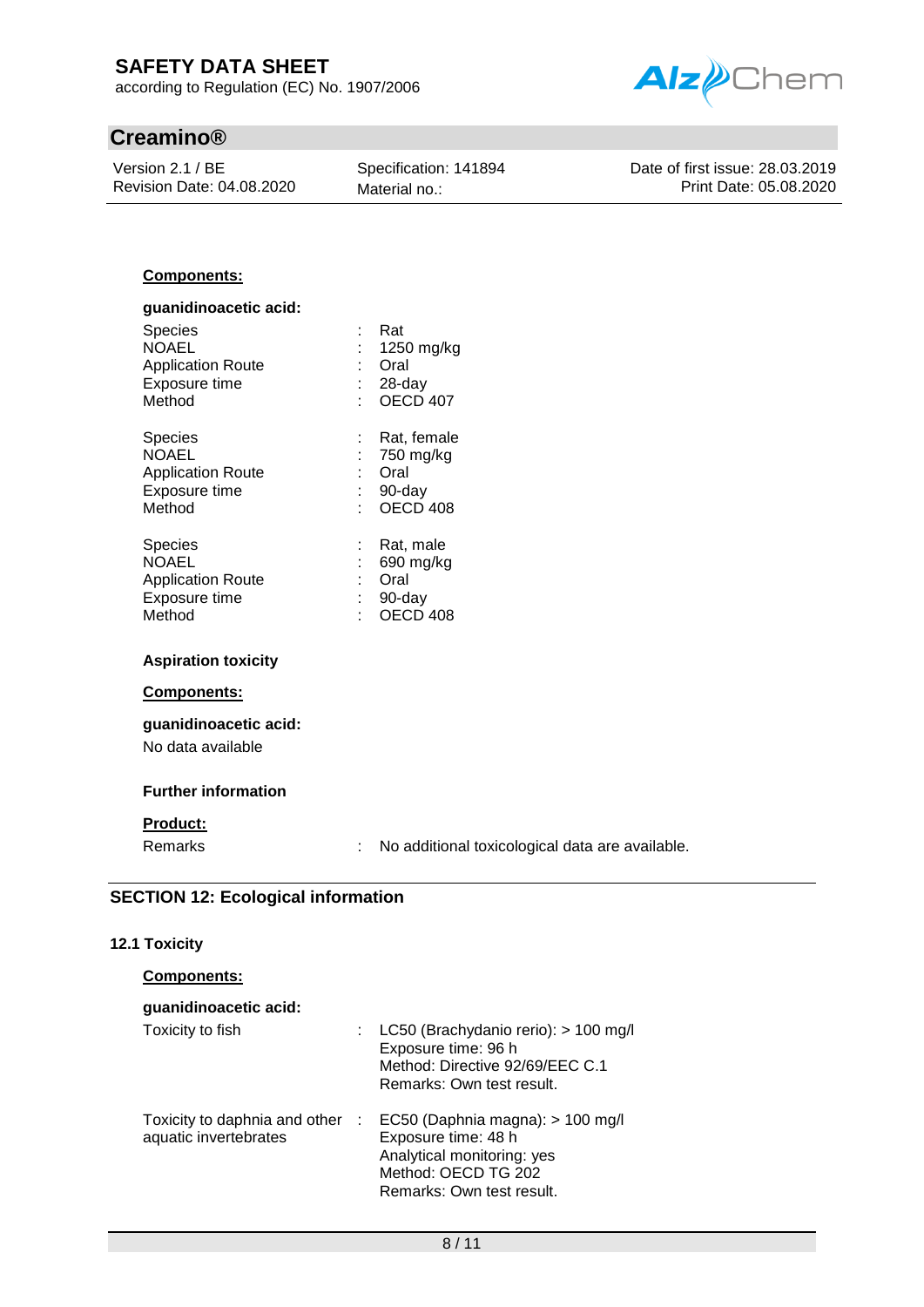according to Regulation (EC) No. 1907/2006



# **Creamino®**

| Version 2.1 / BE<br>Revision Date: 04.08.2020 | Specification: 141894<br>Material no.:                                                                                                                 | Date of first issue: 28.03.2019<br>Print Date: 05.08.2020     |
|-----------------------------------------------|--------------------------------------------------------------------------------------------------------------------------------------------------------|---------------------------------------------------------------|
|                                               |                                                                                                                                                        |                                                               |
| Toxicity to algae/aquatic<br>plants           | t<br>ErC50 (selenastrum capricornutum): > 93,1 mg/l<br>Exposure time: 72 h<br>Method: OECD TG 201<br>Remarks: Own test result.                         |                                                               |
|                                               | NOEC (selenastrum capricornutum): > 93,1 mg/l<br>Exposure time: 72 h<br>Analytical monitoring: yes<br>Method: OECD TG 201<br>Remarks: Own test result. |                                                               |
| 12.2 Persistence and degradability            |                                                                                                                                                        |                                                               |
| Components:                                   |                                                                                                                                                        |                                                               |
| guanidinoacetic acid:                         |                                                                                                                                                        |                                                               |
| Biodegradability                              | Biodegradation: ca. 68 %<br>Exposure time: 14 d<br>Method: (CO2; Sturm test / OECD 301 B)<br>Remarks: Readily biodegradable.                           |                                                               |
| 12.3 Bioaccumulative potential                |                                                                                                                                                        |                                                               |
| <b>Product:</b>                               |                                                                                                                                                        |                                                               |
| <b>Bioaccumulation</b>                        | ÷<br>4).                                                                                                                                               | Remarks: No bioaccumulation is to be expected (log Pow <=     |
| 12.4 Mobility in soil<br>no data available    |                                                                                                                                                        |                                                               |
| 12.5 Results of PBT and vPvB assessment       |                                                                                                                                                        |                                                               |
| <b>Product:</b><br>Assessment                 | A PBT/vPvB evaluation is not available, since a chemical                                                                                               | safety evaluation is not required / has not been carried out. |
| 12.6 Other adverse effects                    |                                                                                                                                                        |                                                               |
| Product:                                      |                                                                                                                                                        |                                                               |
| Additional ecological infor-<br>mation        | No further ecotoxicological data are available.                                                                                                        |                                                               |
| <b>SECTION 13: Disposal considerations</b>    |                                                                                                                                                        |                                                               |
| 13.1 Waste treatment methods                  |                                                                                                                                                        |                                                               |
| Product                                       | Must be brought to an adequate waste treatment facility, in<br>conformity with applicable waste disposal regulations.                                  |                                                               |

| Contaminated packaging | : Packaging, that can not be reused after cleaning must be<br>disposed or recycled in accordance with all federal, national<br>and local regulations. |
|------------------------|-------------------------------------------------------------------------------------------------------------------------------------------------------|
|                        |                                                                                                                                                       |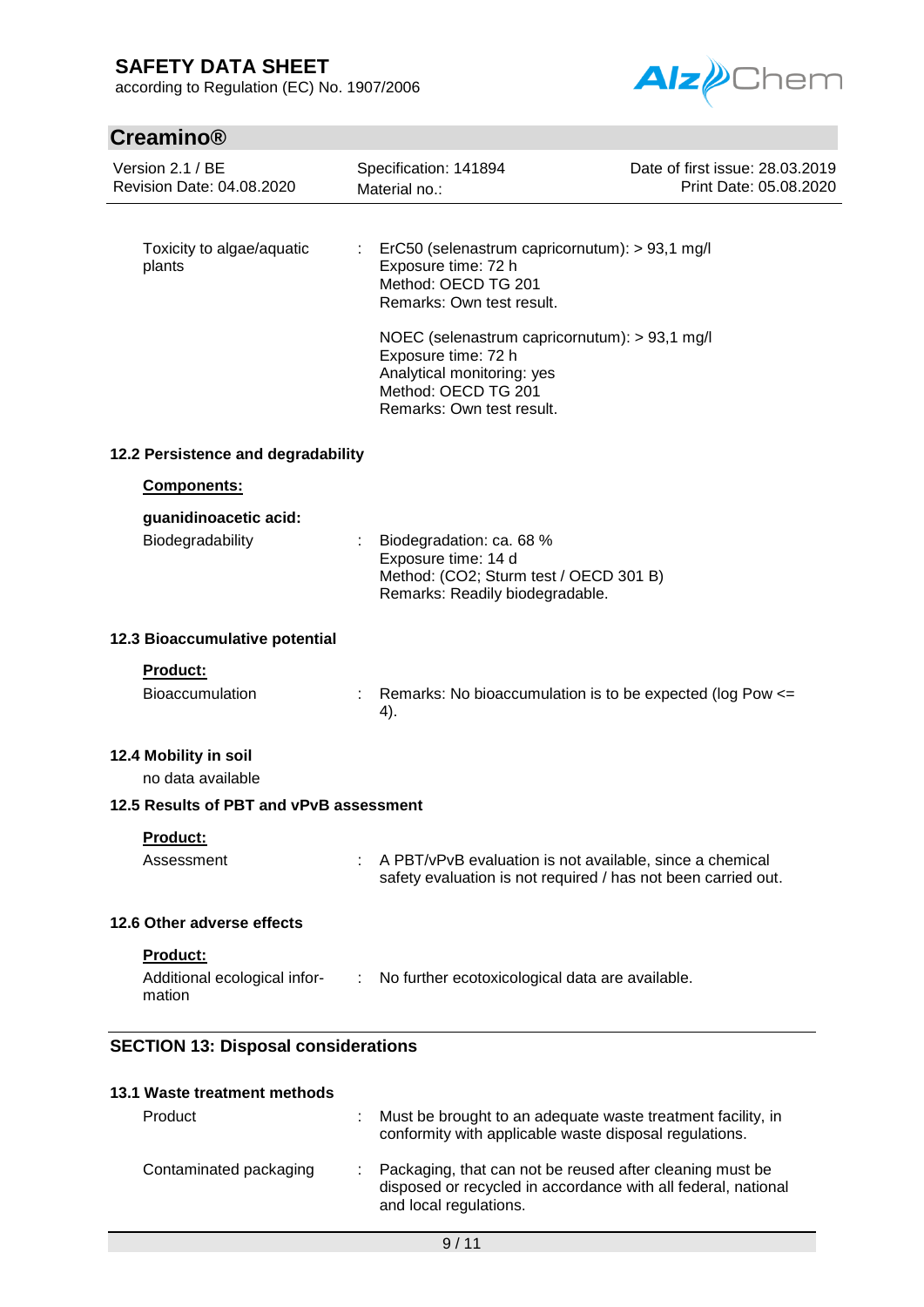according to Regulation (EC) No. 1907/2006



# **Creamino®**

Version 2.1 / BE Revision Date: 04.08.2020 Specification: 141894 Material no.:

Date of first issue: 28.03.2019 Print Date: 05.08.2020

# **SECTION 14: Transport information**

### **14.1 UN number**

Not regulated as a dangerous good

#### **14.2 UN proper shipping name**

Not regulated as a dangerous good

### **14.3 Transport hazard class(es)**

Not regulated as a dangerous good

#### **14.4 Packing group**

| <b>Remarks</b>                 | : Not classified as dangerous in the meaning of transport regu-<br>lations.                                    |
|--------------------------------|----------------------------------------------------------------------------------------------------------------|
| <b>ADR</b>                     | Not regulated as a dangerous good                                                                              |
| <b>RID</b>                     | Not regulated as a dangerous good                                                                              |
| <b>IMDG</b><br><b>Remarks</b>  | Not regulated as a dangerous good<br>Not classified as dangerous in the meaning of transport regu-<br>lations. |
| <b>IATA (Cargo)</b><br>Remarks | Not regulated as a dangerous good<br>Not classified as dangerous in the meaning of transport regu-<br>lations. |
| <b>IATA (Passenger)</b>        | Not regulated as a dangerous good                                                                              |

#### **14.5 Environmental hazards**

Not regulated as a dangerous good

### **14.6 Special precautions for user**

Remarks : Not classified as dangerous in the meaning of transport regulations.

### **14.7 Transport in bulk according to Annex II of Marpol and the IBC Code**

Not applicable for product as supplied.

### **SECTION 15: Regulatory information**

### **15.1 Safety, health and environmental regulations/legislation specific for the substance or mixture**

### **Other regulations:**

Feed Additive

### **15.2 Chemical safety assessment**

No substance safety assessment is required for this product.